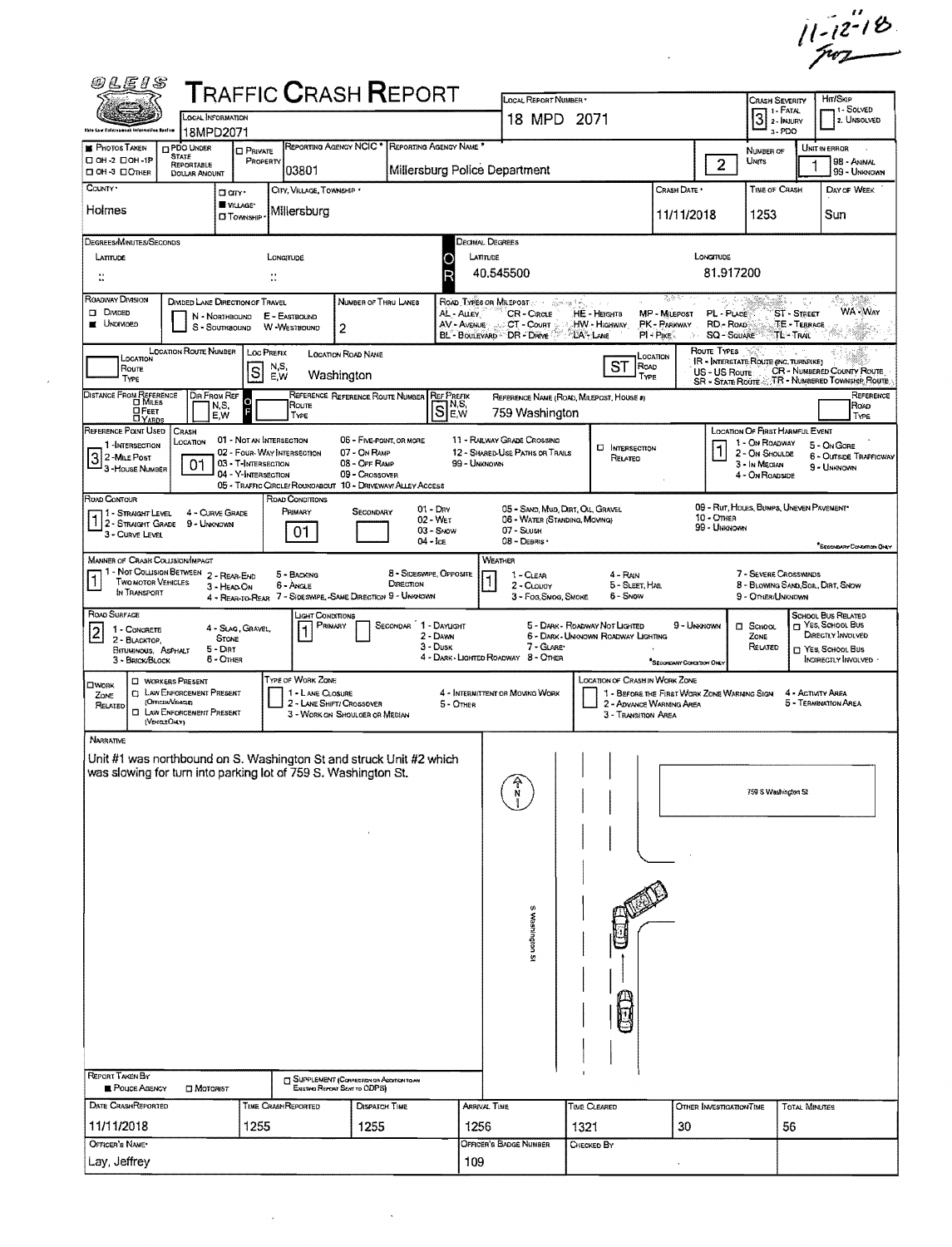| <i>©LE1S</i>                             | NIT                                                                          |                                                                                |                                                                              |                                                                                                 |                                  |                                                                            |                                  | LOCAL REPORT NUMBER                                                                             |                                                                        |                                      |                                                                                                                              |  |  |  |
|------------------------------------------|------------------------------------------------------------------------------|--------------------------------------------------------------------------------|------------------------------------------------------------------------------|-------------------------------------------------------------------------------------------------|----------------------------------|----------------------------------------------------------------------------|----------------------------------|-------------------------------------------------------------------------------------------------|------------------------------------------------------------------------|--------------------------------------|------------------------------------------------------------------------------------------------------------------------------|--|--|--|
|                                          |                                                                              |                                                                                |                                                                              |                                                                                                 |                                  |                                                                            |                                  |                                                                                                 | 18 MPD 2071                                                            |                                      |                                                                                                                              |  |  |  |
| <b>UNIT NUMBER</b>                       |                                                                              | OWNER NAME: LAST, FIRST, MIDDLE ( C SAME AS DRIVER )                           |                                                                              |                                                                                                 |                                  |                                                                            |                                  | <b>OWNER PHONE NUMBER</b>                                                                       | DAMAGE SCALE                                                           |                                      | DAMAGE AREA                                                                                                                  |  |  |  |
| 1                                        | Gannon, Daniel, Robert                                                       |                                                                                |                                                                              |                                                                                                 |                                  |                                                                            | 330-590-3564                     |                                                                                                 | $\overline{2}$                                                         |                                      | FRONT                                                                                                                        |  |  |  |
| OWNER ADDRESS: CITY, STATE, ZIP          |                                                                              | <b>CISAME AS DRIVER</b> )                                                      |                                                                              |                                                                                                 |                                  |                                                                            |                                  |                                                                                                 |                                                                        |                                      |                                                                                                                              |  |  |  |
|                                          | 287 W Bagley Rd, Berea, OH, 44017                                            |                                                                                |                                                                              |                                                                                                 |                                  |                                                                            |                                  |                                                                                                 | 1 - None                                                               |                                      | о                                                                                                                            |  |  |  |
|                                          | LP STATE LICENSE PLATE NUMBER                                                |                                                                                | VEHICLE IDENTIFICATION NUMBER                                                |                                                                                                 |                                  |                                                                            |                                  | # Occupants                                                                                     | 2 - MINOR                                                              |                                      |                                                                                                                              |  |  |  |
| OН                                       | <b>HMW3748</b>                                                               |                                                                                | 5NPET4AC3AH590700                                                            |                                                                                                 |                                  |                                                                            |                                  |                                                                                                 | 1<br>3 - FUNCTIONAL                                                    |                                      | $\Box$<br>а                                                                                                                  |  |  |  |
| <b>VEHICLE YEAR</b>                      | <b>VEHICLE MAKE</b>                                                          |                                                                                | <b>VEHICLE MODEL</b>                                                         |                                                                                                 |                                  |                                                                            | <b>VEHICLE COLOR</b>             |                                                                                                 |                                                                        |                                      |                                                                                                                              |  |  |  |
| 2010                                     | Hyundai                                                                      |                                                                                |                                                                              | TAN<br>Sonata                                                                                   |                                  |                                                                            |                                  |                                                                                                 | 4 - DISABLINO<br>▫<br>Έ                                                |                                      |                                                                                                                              |  |  |  |
| <b>PROOF OF</b><br><b>INSURANCE</b>      | <b>INSURANCE COMPANY</b>                                                     |                                                                                |                                                                              | <b>POLICY NUMBER</b><br><b>Towed By</b>                                                         |                                  |                                                                            |                                  |                                                                                                 | $\Box$<br>9 - UNKNOWN                                                  |                                      |                                                                                                                              |  |  |  |
| SHOWN                                    | Progresive<br>CARRIER NAME, ADDRESS, CITY, STATE, ZIP                        |                                                                                | 922847080                                                                    |                                                                                                 |                                  |                                                                            |                                  |                                                                                                 |                                                                        |                                      | FŒA<br><b>CARRIER PHONE</b>                                                                                                  |  |  |  |
|                                          |                                                                              |                                                                                |                                                                              |                                                                                                 |                                  |                                                                            |                                  |                                                                                                 |                                                                        |                                      |                                                                                                                              |  |  |  |
| <b>US DOT</b>                            |                                                                              | VEHICLE WEIGHT GVWR/GCWR<br>1 - LESS THAN OR EQUAL TO 10K LBS                  | CARGO BODY TYPE                                                              | 01 - No CARGO BODY TYPE/NOT APPLICABL 09 - POLE                                                 |                                  |                                                                            |                                  | TRAFFICWAY DESCRIPTION                                                                          | 1 - T WO-WAY, NOT DIVIDED                                              |                                      |                                                                                                                              |  |  |  |
| HM PLACARD ID NO.                        |                                                                              | 2 - 10,001 то 26,000к LBs<br>3 - MORE THAN 26,000K LBS.                        | 01                                                                           | 02 - Bus/ Van (9-15 Seats, Inc Driver) 10 - Cargo Tank<br>03 - Bus (16+ Seats, Inc Driver)      |                                  | 11 FLAT BED                                                                |                                  |                                                                                                 |                                                                        |                                      | 1 2 - T WO-WAY, NOT DIVIDED, CONTINUOUS LEFT TURN LANE<br>3 - Two-Way, DIMDED, UNPROTECTED (PAINTED OR GRASS >4FT.) MEDIA    |  |  |  |
|                                          |                                                                              |                                                                                | 05 - Loccing                                                                 | 04 - VEHICLE TOWING ANOTHER VEHICLE                                                             |                                  | 12 - Dunp<br>13 - CONCRETE MIXER                                           |                                  |                                                                                                 | 4 - T WO-WAY, DIMDED, POSITIVE MEDIANBARRIER<br>5 - ONE-WAY TRAFFICWAY |                                      |                                                                                                                              |  |  |  |
|                                          | <b>HM CLASS</b><br>$\Box$ Related                                            | <b>HAZARDOUS MATERIAL</b>                                                      |                                                                              | 06 - INTERMODAL CONTAINER CHASIS<br>07 - CARGO VAN/ENCLOSED BOX                                 |                                  | 14 - AUTO TRANSPORTER<br>15 - GARBAGE / REFUSE                             |                                  | HIT / SKIP UNT                                                                                  |                                                                        |                                      |                                                                                                                              |  |  |  |
|                                          | NUMBER                                                                       |                                                                                |                                                                              | 08 - GRAIN, CHIPS, GRAVEL                                                                       |                                  | 99 - OTHER/UNKNOWN                                                         |                                  |                                                                                                 |                                                                        |                                      |                                                                                                                              |  |  |  |
|                                          | NON-MOTORIST LOCATION PRIOR TO IMPACT<br>01 - INTERSECTION - MARKED CROSSWAL | Type of Use<br>$\mathbf 1$                                                     | <b>UMT TYPE</b>                                                              |                                                                                                 |                                  |                                                                            |                                  |                                                                                                 |                                                                        |                                      | PASSENGER VEHICLES (LESS THAN 9 PASSENGERS MED/HEAVY TRUCKS OR COMBO UNITS > 10K LBS BUS/VAWLIMO(9 OR MORE INCLUDING DRIVER) |  |  |  |
|                                          | 02 - INTERSECTION - NO CROSSWALK<br>03 - INTERSECTION OTHER                  | 1 - PERSONAL                                                                   | 03                                                                           | 01 - Sub-COMPACT<br>02 - COMPACT                                                                |                                  |                                                                            |                                  | 14 - SINGLE UNIT TRUCK: 3+ AXLES                                                                |                                                                        |                                      | 13 - SINGLE UNIT TRUCK OR VAN 2AXLE, 6 TIRES 21 - BUS/VAN (9-15 SEATS, INC DRIVER)<br>22 - Bus (16+ Seats, Ing Driver)       |  |  |  |
|                                          | 04 - MIDBLOCK - MARKED CROSSWALK<br>05 - TRAVEL LANE - OTHER LOCATION        | 2 - COMMERCIAL                                                                 | 99 - UNKNOWN 03 - MID SIZE<br>or Hit/Skip                                    | 04 - FULL SIZE                                                                                  |                                  |                                                                            |                                  | 15 - SINGLE UNIT TRUCK / TRAILER                                                                |                                                                        | NON-MOTORIST                         | 23 - ANIMAL WITH RIDER                                                                                                       |  |  |  |
|                                          | 06 - BICYCLE LANE<br>07 - SHOULDER/ROADSIDE                                  | 3 - GOVERNMENT                                                                 |                                                                              | 05 - MINIVAN<br>06 - SPORT UTILITY VEHICLE                                                      |                                  |                                                                            |                                  | 16 - Truck/Tractor (BOBTAIL)<br>17 - TRACTOR/SENI-TRAILER                                       |                                                                        |                                      | 24 - ANIMAL WITH BUGGY, WAGON, SURREY                                                                                        |  |  |  |
|                                          | 08 - SIDEWALK<br>09 - MEDIAN/CROSSING ISLANO                                 | <b>DI</b> N EMERGENCY                                                          |                                                                              | 07 - PICKUP<br>08 - VAN                                                                         |                                  |                                                                            | 19 - TRACTOR/TRIPLES             | 18 - TRACTOR/DOUBLE<br>20 - OTHER MED/HEAVY VEHICLE                                             |                                                                        |                                      | 25 - BICYCLE/PEDACYCUST<br>26 - PEDESTRIAN/SKATER                                                                            |  |  |  |
|                                          | 10 - DRIVE WAY ACCESS<br>11 - Shared-Use Path or Trail                       | RESPONSE                                                                       |                                                                              | 09 - MOTORCYCLE<br>10 - Motorized Bicycle                                                       |                                  |                                                                            |                                  |                                                                                                 |                                                                        |                                      | 27 - OTHER NON-MOTORIST                                                                                                      |  |  |  |
|                                          | 12 - NON-TRAFFICWAY AREA<br>99 - OTHER/UNKNOWN                               |                                                                                |                                                                              | 11 - SNOVMOBILE/ATV<br>12 - OTHER PASSENGER VEHICLE                                             |                                  |                                                                            |                                  | HAS HM PLACARD                                                                                  |                                                                        |                                      |                                                                                                                              |  |  |  |
| SPECIAL FUNCTION 01 - NONE               |                                                                              | 09 - AMBULANCE                                                                 |                                                                              | 17 - FARM VEHICLE                                                                               | <b>MOST DAMAGED AREA</b>         |                                                                            |                                  |                                                                                                 |                                                                        |                                      | Астюм                                                                                                                        |  |  |  |
| 01                                       | 02 - TAXI<br>03 - RENTAL TRUCK (OVER 10KLBS)                                 | $10 -$ Fire<br>11 - HIGHWAY/MAINTENANCE                                        |                                                                              | 18 - FARM EQUIPMENT<br>19 - MOTORHOME                                                           | 02                               | $01 - None$<br>02 - CENTER FRONT                                           |                                  | 08 - LEFT SIDE<br>09 - LEFT FRONT                                                               |                                                                        | 99 - Unknown                         | 1 - Non-Contact<br>3 2 - Non-Counsion                                                                                        |  |  |  |
|                                          | 04 - Bus - SCHOOL (PUBLIC OR PRIVATE) 12 - MILITARY<br>05 - Bus - Transit    | 13 - Pouce                                                                     | 21 - TRAN                                                                    | 20 - Gour CART                                                                                  |                                  | 03 - Right Front<br>IMPACT ARE 04 - RIGHT SIDE                             |                                  | 10 - TOP AND WINDOWS<br>11 - UNDERCARRIAGE                                                      |                                                                        |                                      | 3 - STRIKING<br>4 - STRUCK                                                                                                   |  |  |  |
|                                          | 06 - Bus - Charter<br>07 - Bus - SHUTTLE<br>08 - Bus - Other                 | 14 - Pusuc Unury<br>15 - OTHER GOVERNMENT                                      |                                                                              | 22 - OTHER (EXPLAIN IN NARRATIVE)                                                               | 02                               | 05 - Right Rear<br>06 - REAR CENTER                                        |                                  | 12 - LOAD/TRAILER<br>13 - TOTAL (ALL AREAS)                                                     |                                                                        |                                      | 5 - STRIKING/STRUCK<br>9 - UNKNOWN                                                                                           |  |  |  |
| PRE-CRASH ACTIONS                        |                                                                              | 16 - CONSTRUCTION EOIP.                                                        |                                                                              |                                                                                                 |                                  | 07 - LEFT REAR                                                             |                                  | 14 - OTHER                                                                                      |                                                                        |                                      |                                                                                                                              |  |  |  |
| 01                                       | <b>MOTORIST</b>                                                              |                                                                                |                                                                              |                                                                                                 |                                  | NON-MOTORIST                                                               |                                  |                                                                                                 |                                                                        |                                      |                                                                                                                              |  |  |  |
|                                          | 01 - STRAIGHT AHEAD<br>02 - BACKING                                          | 07 - MAKING U-TURN<br>08 - ENTERING TRAFFIC LANE                               |                                                                              | 13 - Negotiating a Curve<br>14 - OTHER MOTORIST ACTIO                                           |                                  |                                                                            |                                  | 15 - ENTERING OR CROSSING SPECIFIED LOCATIO<br>16 - WALKING, RUNNING, JOGGING, PLAYING, CYCLING |                                                                        |                                      | 21 - OTHER NON-MOTORIST ACTION                                                                                               |  |  |  |
| 99 - UNKNOWN                             | 03 - CHANGING LANES<br>04 - OVERTAKING/PASSING                               | 09 - LEAVING TRAFFIC LANE<br>10 - PARKED                                       | 17 - WORKING<br>18 - Pushing Vehicle                                         |                                                                                                 |                                  |                                                                            |                                  |                                                                                                 |                                                                        |                                      |                                                                                                                              |  |  |  |
|                                          | 05 - MAKING RIGHT TURN<br>06 - MAKING LEFT TURN                              | 12 - DRIVERLESS                                                                | 11 - SLOWING OR STOPPED IN TRAFFIC                                           |                                                                                                 |                                  |                                                                            | 20 - STANDING                    | 19 - APPROACHING OR LEAVING VEHICLE                                                             |                                                                        |                                      |                                                                                                                              |  |  |  |
| <b>CONTRIBUTING CIRCUMSTANCE</b>         |                                                                              |                                                                                |                                                                              |                                                                                                 |                                  |                                                                            |                                  |                                                                                                 | <b>VEHICLE DEFECTS</b>                                                 |                                      |                                                                                                                              |  |  |  |
| Primary                                  | MOTORIST<br>01 - None                                                        |                                                                                | 11 - IMPROPER BACKING                                                        |                                                                                                 | NON-MOTORIST<br><b>22 - None</b> |                                                                            |                                  |                                                                                                 |                                                                        | 01 - TURN SIGNALS<br>02 - HEAD LAMPS |                                                                                                                              |  |  |  |
| 09                                       | 02 - FALURE TO YIELD<br>03 - RAN RED LIGHT                                   |                                                                                | 12 - IMPROPER START FROM PARKED POSITION<br>13 - STOPPED OR PARKED ILLEGALLY |                                                                                                 |                                  | 23 - IMPROPER CROSSING<br>24 - DARTING                                     |                                  |                                                                                                 |                                                                        | 03 - TAL LAMPS<br>04 - BRAKES        |                                                                                                                              |  |  |  |
| SECONDARY                                | 04 - RAN STOP SIGN<br>05 - Exceeded Speed LIMIT                              |                                                                                | 14 - OPERATING VEHICLE IN NEGLIGENT MANNER                                   | 15 - Swering to Avoid (Due to External Conditions)                                              |                                  | 25 - LYING AND/OR LLEGALLY IN ROADWAY<br>26 - FALURE TO YIELD RIGHT OF WAY |                                  |                                                                                                 |                                                                        | 05 - STEERING                        | 06 - TIRE BLOWOUT                                                                                                            |  |  |  |
|                                          | 06 - UNSAFE SPEED<br>07 - IMPROPER TURN                                      |                                                                                | 16 - WRONG SIDE/WRONG WAY<br>17 - FALURE TO CONTROL                          |                                                                                                 |                                  | 27 - NOT VISIBLE (DARK CLOTHING)<br>28 - INATTENTIVE                       |                                  |                                                                                                 |                                                                        |                                      | 07 - WORN OR SUCK TIRES<br>08 - TRAILER EQUIPMENT DEFECTIVE                                                                  |  |  |  |
|                                          | 08 - LEFT OF CENTER<br>09 - FOLLOWED TOO CLOSELY/ACDA                        |                                                                                | 18 - Viston OasTRUCTION<br>19 - OPERATING DEFECTIVE EQUIPMENT                |                                                                                                 |                                  | 29 - FALURE TO OBEY TRAFFIC SIGNS<br>/SIGNALS/OFFICER                      |                                  |                                                                                                 |                                                                        |                                      | 09 - MOTOR TROUBLE<br>10 - DISABLED FROM PRIOR ACCIDENT                                                                      |  |  |  |
| 99 - UNKNOWN                             | 10 - IMPROPER LANE CHANGE<br>/PASSING/OFF ROAD                               |                                                                                | 20 - LOAD SHIFTING/FALLING/SPILLING<br>21 - OTHER IMPROPER ACTION            |                                                                                                 |                                  | 30 - WRONG SIDE OF THE ROAD<br>31 - OTHER NON-MOTORIST ACTION              |                                  |                                                                                                 |                                                                        |                                      | 11 - OTHER DEFECTS                                                                                                           |  |  |  |
| <b>SEQUENCE OF EVENTS</b>                |                                                                              | 5<br>6                                                                         |                                                                              | <b>NON-COLLISION EVENTS</b>                                                                     |                                  | 06 - EQUIPMENT FAILURE                                                     |                                  |                                                                                                 |                                                                        |                                      |                                                                                                                              |  |  |  |
| 20<br>FIRST                              |                                                                              |                                                                                |                                                                              | 01 - Overturn/Rollover<br>02 - FIRE/EXPLOSION                                                   |                                  | 07 - SEPARATION OF UNITS                                                   | (BLOWN TIRE, BRAKE FAILURE, ETC) |                                                                                                 | 10 - Cross Median<br>11 - Cross Center Line                            |                                      |                                                                                                                              |  |  |  |
| HARMFUL <sup>T</sup>                     | Most<br>HARMFUL                                                              | 99 - UNKNOWN                                                                   |                                                                              | 03 - IMMERSION<br>04 - JACKKNIFE<br>05 - CARGO/EOUIPMENT LOSS OR SHIFT 09 - RAN OFF ROAD LEFT   |                                  | 08 - RAN OFF ROAD RIGHT                                                    |                                  |                                                                                                 | OPPOSITE DIRECTION OF TRAVEL<br>12 - DOWNHILL RUNAWAY                  |                                      |                                                                                                                              |  |  |  |
| EVENT                                    | EVENT                                                                        |                                                                                |                                                                              | COLLISION WITH FIXED, OBJECT                                                                    |                                  |                                                                            |                                  |                                                                                                 | 13 - Other Non-Collision                                               |                                      |                                                                                                                              |  |  |  |
| 14 - PEDESTRIAN                          | COLLISION WITH PERSON, VEHICLE OR OBJECT NOT FIXED                           | 21 - PARKED MOTOR VEHICLE                                                      |                                                                              | 25 - IMPACT ATTENUATOR/CRASH CUSHID/83 - MEDIAN CABLE BARRIER<br>26 - BRIDGE OVERHEAD STRUCTURE |                                  | 34 - MEDIAN GUARDRAIL BARRIER                                              |                                  |                                                                                                 | 41 - OTHER POST, POLE<br>OR SUPPORT                                    |                                      | 48 TREE<br>49 - FIRE HYDRANT                                                                                                 |  |  |  |
| 15 - PEDALCYCLE                          | 16 - RAILWAY VEHICLE (TRAIN, ENGINE)                                         | 22 - WORK ZONE MAINTENANCE EQUIPMENT<br>23 - STRUCK BY FALLING, SHIFTING CARGO |                                                                              | 27 - BRIDGE PIER OR ABUTMENT<br>28 - BRIDGE PARAPET                                             |                                  | 35 - MEDIAN CONCRETE BARRIER<br>36 - MEDIAN OTHER BARRIER                  |                                  |                                                                                                 | 42 - CULVERT<br>43 - Curs                                              |                                      | 50 - WORK ZONE MAINTENANCE<br>EQUIPMENT                                                                                      |  |  |  |
| 17 - Animal - Farm<br>18 - ANIMAL - DEER |                                                                              | OR ANYTHING SET IN MOTION BY A<br>MOTOR VEHICLE                                |                                                                              | 29 - BRIDGE RAIL<br>30 - GUARDRAIL FACE                                                         |                                  | 37 - TRAFFIC SIGN POST<br>38 - Overhead Sign Post                          |                                  |                                                                                                 | 44 - Олсн<br>45 - Embankment                                           |                                      | 51 - WALL BUILDING, TUNNEL<br>52 - OTHER FIXED OBJECT                                                                        |  |  |  |
| 19 - ANMAL-OTHER                         | 20 - MOTOR VEHICLE IN TRANSPORT                                              | 24 - OTHER MOVABLE OBJECT                                                      |                                                                              | 31 - GUARDRAILEND<br>32 - PORTABLE BARRIER                                                      |                                  | 39 - LIGHT/LUMINARIES SUPPORT<br>40 - UTILITY POLE                         |                                  |                                                                                                 | 46 - FENCE<br>47 - MALBOX                                              |                                      |                                                                                                                              |  |  |  |
| UNIT SPEED                               | Posted Speed                                                                 | TRAFFIC CONTROL                                                                |                                                                              |                                                                                                 |                                  |                                                                            |                                  | UNIT DIRECTION                                                                                  |                                                                        |                                      | 5 - NORTHEAST                                                                                                                |  |  |  |
| 35                                       | 35                                                                           | 01 - No CONTROLS<br>12<br>02 - S TOP SIGN                                      |                                                                              | 07 - RAILROAD CROSSBUCKS<br>08 - R AILROAD FLASHERS                                             |                                  | 13 - Crosswalk LINES<br>14 - WALK/DON'T WALK                               |                                  | Frou<br>To<br>2                                                                                 | 1 - North<br>2 - South<br>1                                            |                                      | 9 - Unknown<br>6 - NORTHWEST                                                                                                 |  |  |  |
| <b>CI STATED</b>                         |                                                                              | 03 - YIELD SIGN<br>04 - TRAFFIC SIGNAL                                         |                                                                              | 09 - RALROAD GATES<br>10 - COSTRUCTION BARRICADE 16 - NOT REPORTED                              | 15 - Отнев                       |                                                                            |                                  |                                                                                                 | $3 - EAST$<br>4 - WEST                                                 |                                      | 7 - Southeast<br>8 - Southwest                                                                                               |  |  |  |
| E Estimated                              |                                                                              | 05 - TRAFFIC FLASHERS<br>06 - SCHOOL ZONE                                      |                                                                              | 11 - PERSON (FLAGGER, OFFICER<br>12 - PAVEMENT MARKINGS                                         |                                  |                                                                            |                                  |                                                                                                 |                                                                        |                                      |                                                                                                                              |  |  |  |
|                                          |                                                                              |                                                                                |                                                                              |                                                                                                 |                                  |                                                                            |                                  |                                                                                                 |                                                                        |                                      |                                                                                                                              |  |  |  |

ä,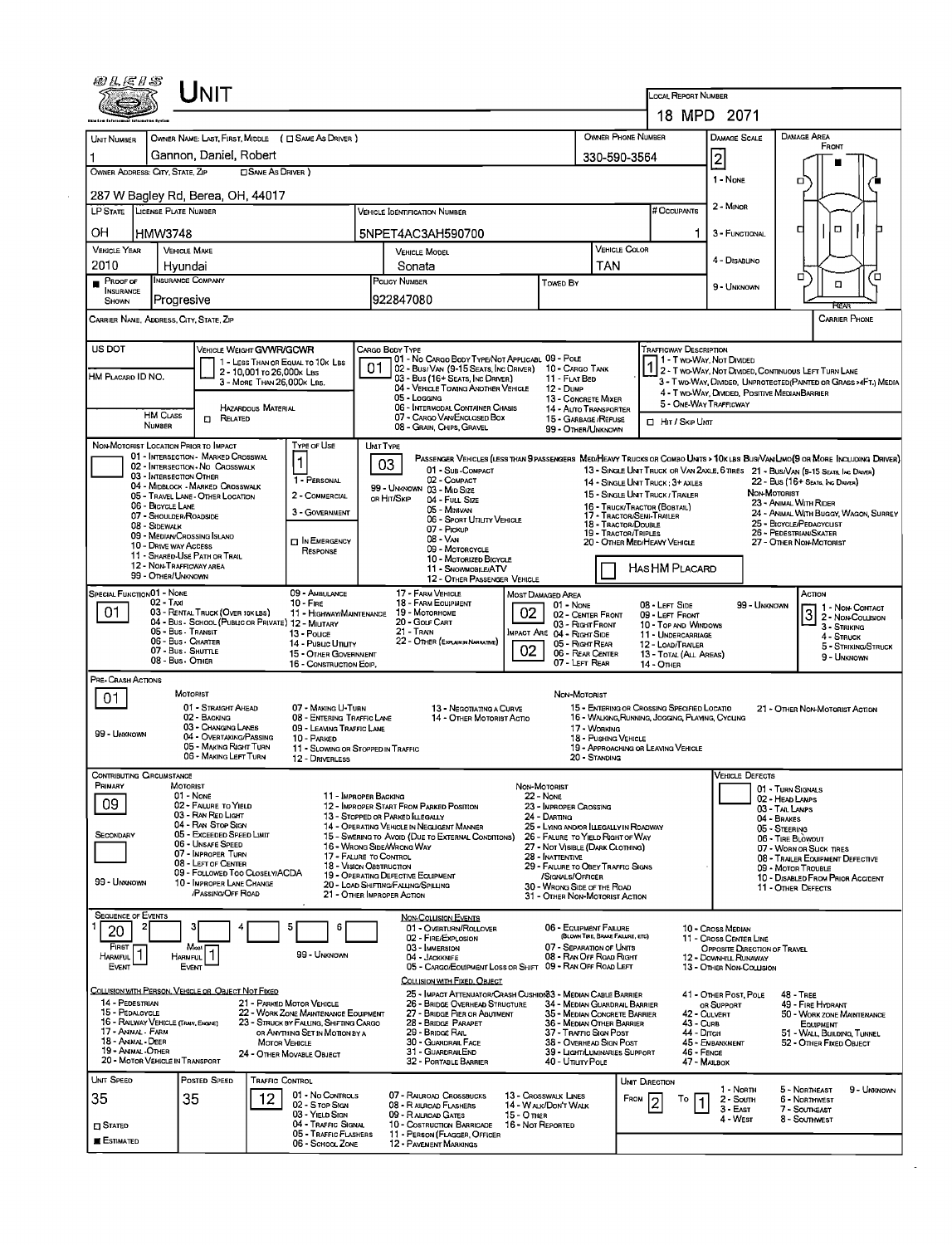|                                         |                                                |                                                                              |                                                                          |                                                                   |                                                                                                                                                  |                                                |                                                               | <b>LOCAL REPORT NUMBER</b>                                                                     | 18 MPD 2071                                            |                                                                                    |  |  |
|-----------------------------------------|------------------------------------------------|------------------------------------------------------------------------------|--------------------------------------------------------------------------|-------------------------------------------------------------------|--------------------------------------------------------------------------------------------------------------------------------------------------|------------------------------------------------|---------------------------------------------------------------|------------------------------------------------------------------------------------------------|--------------------------------------------------------|------------------------------------------------------------------------------------|--|--|
|                                         |                                                |                                                                              |                                                                          |                                                                   |                                                                                                                                                  |                                                | <b>OWNER PHONE NUMBER</b>                                     |                                                                                                | <b>DAMAGE SCALE</b>                                    | <b>DANAGE AREA</b>                                                                 |  |  |
| <b>UNIT NUMBER</b>                      |                                                | OWNER NAME: LAST, FIRST, MIDDLE ( C SAME AS DRIVER )<br>Mckinney, Deborah, L |                                                                          |                                                                   |                                                                                                                                                  |                                                |                                                               |                                                                                                |                                                        | FRONT                                                                              |  |  |
| 2<br>OWNER ADDRESS: CITY, STATE, ZIP    |                                                | <b>CISAME AS DRIVER</b> )                                                    |                                                                          |                                                                   |                                                                                                                                                  |                                                | 330-674-3097                                                  |                                                                                                | 2                                                      | D                                                                                  |  |  |
|                                         |                                                |                                                                              |                                                                          |                                                                   |                                                                                                                                                  |                                                |                                                               |                                                                                                | 1 - None                                               | о                                                                                  |  |  |
|                                         |                                                | 541 Hebron St, Millersburg, OH, 44654                                        |                                                                          |                                                                   |                                                                                                                                                  |                                                |                                                               |                                                                                                | 2 - MINOR                                              |                                                                                    |  |  |
| LP STATE   LICENSE PLATE NUMBER         |                                                |                                                                              |                                                                          | <b>VEHICLE IDENTIFICATION NUMBER</b>                              |                                                                                                                                                  |                                                |                                                               | <b># Occupants</b>                                                                             |                                                        |                                                                                    |  |  |
| OН                                      | <b>HLV9242</b>                                 |                                                                              |                                                                          |                                                                   | 2FMDK49C97BA79351                                                                                                                                |                                                |                                                               | -1                                                                                             | 3 - FUNCTIONAL                                         | $\Box$<br>q                                                                        |  |  |
| <b>VEHICLE YEAR</b>                     | <b>VEHICLE MAKE</b>                            |                                                                              |                                                                          |                                                                   | <b>VEHICLE MODEL</b>                                                                                                                             |                                                | <b>VEHICLE COLOR</b>                                          |                                                                                                | 4 - DISABLING                                          |                                                                                    |  |  |
| 2007                                    | Ford                                           |                                                                              |                                                                          | Edge                                                              |                                                                                                                                                  |                                                | CPR                                                           |                                                                                                |                                                        | о                                                                                  |  |  |
| <b>PROOF OF</b><br><b>INSURANCE</b>     | <b>INSURANCE COMPANY</b>                       |                                                                              |                                                                          | POLICY NUMBER                                                     |                                                                                                                                                  | <b>Towed By</b>                                |                                                               |                                                                                                | 9 - UNKNOWN                                            |                                                                                    |  |  |
| <b>SHOWN</b>                            | State Farm                                     |                                                                              |                                                                          |                                                                   | 7899793D153513                                                                                                                                   |                                                |                                                               |                                                                                                |                                                        | RFAF                                                                               |  |  |
| CARRIER NAME, ADDRESS, CITY, STATE, ZIP |                                                |                                                                              |                                                                          |                                                                   |                                                                                                                                                  |                                                |                                                               |                                                                                                |                                                        | CARRIER PHONE                                                                      |  |  |
| US DOT                                  |                                                | VEHICLE WEIGHT GVWR/GCWR                                                     |                                                                          | CARGO BODY TYPE                                                   |                                                                                                                                                  |                                                |                                                               | <b>TRAFFICWAY DESCRIPTION</b>                                                                  |                                                        |                                                                                    |  |  |
| 1 - LESS THAN OR EQUAL TO 10K LBS       |                                                |                                                                              |                                                                          |                                                                   | 01 - No CARGO BOOY TYPE/NOT APPLICABL 09 - POLE<br>07   02 - Bus/Van (9-15 Seats, Inc Driver)   10 - Cargo Tank                                  |                                                |                                                               |                                                                                                | 1 - T wo-Way, Not Divideo                              | 1 2 - T WO-WAY, NOT DIVIDED, CONTINUOUS LEFT TURN LANE                             |  |  |
| HM PLACARD ID NO.                       |                                                | 2 - 10,001 To 26,000k Las<br>3 - MORE THAN 26,000K LBS.                      |                                                                          |                                                                   | 03 - Bus (16+ SEATS, INC DRIVER)                                                                                                                 | 11 - FLAT BED                                  |                                                               |                                                                                                |                                                        | 3 - T WO-WAY, DIVIDED, UNPROTECTED (PAINTED OR GRASS >4FT.) MEDIA                  |  |  |
|                                         |                                                |                                                                              |                                                                          | 05 - Logging                                                      | 04 - VEHICLE TOWING ANOTHER VEHICLE                                                                                                              | 12 - Dump<br>13 - CONCRETE MIXER               |                                                               | 5 - ONE-WAY TRAFFICWAY                                                                         | 4 - Two Way, DIMDED, POSITIVE MEDIAN BARRIER           |                                                                                    |  |  |
|                                         | <b>HM CLASS</b>                                | <b>HAZARDOUS MATERIAL</b><br>$\Box$ Related                                  |                                                                          |                                                                   | 06 - INTERMODAL CONTAINER CHASIS<br>07 - CARGO VAN/ENGLOSED BOX                                                                                  | 14 - AUTO TRANSPORTER<br>15 - GARBAGE /REFUSE  |                                                               | <b>D</b> HIT / SKIP UNIT                                                                       |                                                        |                                                                                    |  |  |
|                                         | <b>NUMBER</b>                                  |                                                                              |                                                                          |                                                                   | 08 - GRAIN, CHIPS, GRAVEL                                                                                                                        | 99 - OTHER/UNKNOWN                             |                                                               |                                                                                                |                                                        |                                                                                    |  |  |
| NON-MOTORIST LOCATION PRIOR TO IMPACT   |                                                | 01 - INTERSECTION MARKED CROSSWAL                                            | Type or Use                                                              | UNIT TYPE                                                         |                                                                                                                                                  |                                                |                                                               |                                                                                                |                                                        |                                                                                    |  |  |
|                                         |                                                | 02 - INTERSECTION No CROSSWALK                                               | 1                                                                        | 06                                                                | PASSENGER VEHICLES (LESS THAN 9 PASSENGERS MED/HEAVY TRUCKS OR COMBO UNTS > 10K LBS BUS/VAW LIMO(9 OR MORE INCLUDING DRIVER)<br>01 - Sub-COMPACT |                                                |                                                               |                                                                                                |                                                        | 13 - SINGLE UNIT TRUCK OR VAN 2AXLE, 6 TIRES 21 - BUS/VAN (9-15 SEATS, INC DRIVER) |  |  |
|                                         | 03 - INTERSECTION OTHER                        | 04 - MIDBLOCK - MARKED CROSSWALK                                             | 1 - PERSONAL                                                             |                                                                   | 02 - COMPACT<br>99 - UNKNOWN 03 - MID SIZE                                                                                                       |                                                |                                                               | 14 - SINGLE UNIT TRUCK : 3+ AXLES                                                              |                                                        | 22 - BUS (16+ SEATS, INC DRIVER)<br>NON-MOTORIST                                   |  |  |
|                                         | 06 - BICYCLE LANE                              | 05 - TRAVEL LANE - OTHER LOCATION                                            | 2 - COMMERCIAL                                                           | OR HIT/SKIP                                                       | 04 - Full Size<br>05 - MINIVAN                                                                                                                   |                                                | 16 - TRUCK/TRACTOR (BOBTAL)                                   | 15 - SINGLE UNIT TRUCK / TRALER                                                                |                                                        | 23 - ANIMAL WITH RIDER                                                             |  |  |
|                                         | 07 - SHOULDER/ROADSIDE<br>08 - SIDEWALK        |                                                                              | 3 - GOVERNMENT                                                           |                                                                   | 06 - SPORT UTILITY VEHICLE                                                                                                                       |                                                | 17 - TRACTOR/SEMI-TRAILER<br>18 - Tractor/Double              |                                                                                                |                                                        | 24 - ANIMAL WITH BUGGY, WAGON, SURREY<br>25 - BICYCLE/PEDACYCLIST                  |  |  |
|                                         | 09 - MEDIAN/CROSSING ISLAND                    |                                                                              | IN EMERGENCY                                                             |                                                                   | 07 - PICKUP<br>08 - VAN                                                                                                                          |                                                | 19 - TRACTOR/TRIPLES                                          | 20 - OTHER MED/HEAVY VEHICLE                                                                   |                                                        | 26 - PEDESTRIAN/SKATER<br>27 - OTHER NON-MOTORIST                                  |  |  |
|                                         | 10 - DRIVE WAY ACCESS                          | 11 - SHARED-USE PATH OR TRAIL                                                | RESPONSE                                                                 |                                                                   | 09 - MOTORCYCLE<br>10 - MOTORIZED BICYCLE                                                                                                        |                                                |                                                               |                                                                                                |                                                        |                                                                                    |  |  |
|                                         | 12 - NON-TRAFFICWAY AREA<br>99 - OTHER/UNKNOWN |                                                                              |                                                                          |                                                                   | 11 - SNOWMOBILE/ATV<br>12 - OTHER PASSENGER VEHICLE                                                                                              |                                                |                                                               | HAS HM PLACARD                                                                                 |                                                        |                                                                                    |  |  |
| SPECIAL FUNCTION 01 - NONE              |                                                |                                                                              | 09 - AMBULANCE                                                           |                                                                   | 17 - FARM VEHICLE                                                                                                                                | MOST DAMAGED AREA                              |                                                               |                                                                                                |                                                        | Аспом                                                                              |  |  |
| 01                                      | 02 - Taxi                                      | 03 - RENTAL TRUCK (OVER 10KLBS)                                              | $10 -$ FIRE<br>11 - HIGHWAY/MAINTENANCE                                  |                                                                   | 18 - FARM EQUIPMENT<br>06<br>19 - Мотовноме                                                                                                      | 01 - None<br>02 - CENTER FRONT                 |                                                               | 08 - LEFT SIDE<br>09 - LEFT FRONT                                                              | 99 - UNKNOWN                                           | 1 1 - Non-Contact                                                                  |  |  |
|                                         | 05 - Bus - Transit                             | 04 - Bus - SCHOOL (PUBLIC OR PRIVATE) 12 - MILITARY                          | 13 - Pouce                                                               | $21 -$ Tran                                                       | 20 - GOLF CART                                                                                                                                   | 03 - Right Front<br>IMPACT ARE 04 - RIGHT SIDE |                                                               | 10 - TOP ANO WINDOWS                                                                           |                                                        | $42$ - Non-Coursion<br>3 - STRIKING                                                |  |  |
|                                         | 06 - Bus - Charter<br>07 - Bus - SHUTTLE       |                                                                              | 14 - PUBLIC UTILITY                                                      |                                                                   | 22 - OTHER (EXPLAIN IN NARRATIVE)<br>06                                                                                                          | 05 - RIGHT REAR                                |                                                               | 11 - UNDERCARRIAGE<br>12 - LOAD/TRALER                                                         |                                                        | 4 - STRUCK<br>5 - STRIKING/STRUCK                                                  |  |  |
|                                         | 08 - Bus - OTHER                               |                                                                              | 15 - OTHER GOVERNMENT<br>16 - CONSTRUCTION EQIP.                         |                                                                   |                                                                                                                                                  | 06 - REAR CENTER<br>07 - LEFT REAR             |                                                               | 13 - TOTAL (ALL AREAS)<br><b>14 - OTHER</b>                                                    |                                                        | 9 - UNKNOWN                                                                        |  |  |
| Pre- Crash Actions                      |                                                |                                                                              |                                                                          |                                                                   |                                                                                                                                                  |                                                |                                                               |                                                                                                |                                                        |                                                                                    |  |  |
| 05                                      | MOTORIST                                       |                                                                              |                                                                          |                                                                   |                                                                                                                                                  | NON-MOTORIST                                   |                                                               |                                                                                                |                                                        |                                                                                    |  |  |
|                                         |                                                | 01 - STRAIGHT AHEAD<br>02 - BACKING                                          | 07 - MAKING U-TURN<br>08 - ENTERING TRAFFIC LANE                         |                                                                   | 13 - NEGOTIATING A CURVE<br>14 - OTHER MOTORIST ACTIO                                                                                            |                                                |                                                               | 15 - ENTERING OR CROSSING SPECIFIED LOCATIO<br>16 - WALKING RUNNING, JOGGING, PLAYING, CYCLING |                                                        | 21 - OTHER NON-MOTORIST ACTION                                                     |  |  |
| 99 - UNKNOWN                            |                                                | 03 - CHANGING LANES<br>04 - OVERTAKING/PASSING                               | 09 - LEAVING TRAFFIC LANE<br>10 - PARKED                                 |                                                                   |                                                                                                                                                  |                                                | 17 - WORKING<br>18 - PUSHING VEHICLE                          |                                                                                                |                                                        |                                                                                    |  |  |
|                                         |                                                | 05 - MAKING RIGHT TURN<br>06 - MAKING LEFT TURN                              | 11 - SLOWING OR STOPPED IN TRAFFIC<br>12 - DRIVERLESS                    |                                                                   |                                                                                                                                                  |                                                | 20 - STANDING                                                 | 19 - APPROACHING OR LEAVING VEHICLE                                                            |                                                        |                                                                                    |  |  |
| CONTRIBUTING CIRCUMSTANCE               |                                                |                                                                              |                                                                          |                                                                   |                                                                                                                                                  |                                                |                                                               |                                                                                                | <b>VEHICLE DEFECTS</b>                                 |                                                                                    |  |  |
| Primary                                 | MOTORIST                                       |                                                                              |                                                                          | 11 - IMPROPER BACKING                                             |                                                                                                                                                  | NON-MOTORIST                                   |                                                               |                                                                                                |                                                        |                                                                                    |  |  |
|                                         | 01 - None                                      |                                                                              |                                                                          |                                                                   |                                                                                                                                                  |                                                |                                                               |                                                                                                |                                                        | 01 - TURN SIGNALS                                                                  |  |  |
| 01                                      |                                                | 02 - FAILURE TO YIELD                                                        |                                                                          |                                                                   | 12 - IMPROPER START FROM PARKED POSITION                                                                                                         | <b>22 - None</b><br>23 - IMPROPER CROSSING     |                                                               |                                                                                                |                                                        | 02 - HEAD LAMPS<br>03 - TAIL LAMPS                                                 |  |  |
|                                         |                                                | 03 - RAN RED LIGHT<br>04 - RAN STOP SIGN                                     |                                                                          | 13 - STOPPEO OR PARKED ILLEGALLY                                  | 14 - OPERATING VEHICLE IN NEGLIGENT MANNER                                                                                                       | 24 - DARTING                                   | 25 - LYING AND/OR LUEGALLY IN ROADWAY                         |                                                                                                |                                                        | 04 - BRAKES                                                                        |  |  |
| SECONDARY                               |                                                | 05 - Exceeded Speed LIMIT                                                    |                                                                          |                                                                   | 15 - SWERING TO AVOID (DUE TO EXTERNAL CONOITIONS)                                                                                               |                                                | 26 - FALURE TO YIELD RIGHT OF WAY                             |                                                                                                |                                                        | 05 - STEERING<br>06 - TIRE BLOWOUT                                                 |  |  |
|                                         |                                                | 06 - UNSAFE SPEED<br>07 - IMPROPER TURN                                      |                                                                          | 16 - Wrong Side/Wrong Way<br>17 - FALURE TO CONTROL               |                                                                                                                                                  | 28 - INATTENTIVE                               | 27 - NOT VISIBLE (DARK CLOTHING)                              |                                                                                                |                                                        | 07 - WORN OR SUCK TIRES                                                            |  |  |
|                                         |                                                | 08 - LEFT OF CENTER<br>09 - FOLLOWED TOO CLOSELY/ACDA                        |                                                                          | 18 - VISION OBSTRUCTION<br>19 - OPERATING DEFECTIVE EQUIPMENT     |                                                                                                                                                  | /SIGNALS/OFFICER                               | 29 - FAILURE TO OBEY TRAFFIC SIGNS                            |                                                                                                |                                                        | 09 - MOTOR TROUBLE                                                                 |  |  |
| 99 - UNKNOWN                            |                                                | 10 - IMPROPER LANE CHANGE<br>/PASSING/OFF ROAD                               |                                                                          | 20 - LOAD SHIFTING/FALLING/SPILLING<br>21 - OTHER IMPROPER ACTION |                                                                                                                                                  | 30 - WRONG SIDE OF THE ROAD                    | 31 - OTHER NON-MOTORIST ACTION                                |                                                                                                |                                                        | 11 - OTHER DEFECTS                                                                 |  |  |
|                                         |                                                |                                                                              |                                                                          |                                                                   |                                                                                                                                                  |                                                |                                                               |                                                                                                |                                                        |                                                                                    |  |  |
| <b>SEQUENCE OF EVENTS</b>               |                                                |                                                                              | 6                                                                        |                                                                   | <b>NON-COLLISION EVENTS</b><br>01 - OVERTURN/ROLLOVER                                                                                            | 06 - EQUIPMENT FAILURE                         |                                                               |                                                                                                | 10 - Cross Median                                      |                                                                                    |  |  |
| 20<br>FIRST                             |                                                | Most <b>1</b>                                                                |                                                                          |                                                                   | 02 - FIRE/EXPLOSION<br>03 - IMMERSION                                                                                                            |                                                | (BLOWN TIRE, BRAKE FAILURE, ETC)<br>07 - SEPARATION OF UNITS  |                                                                                                | 11 - CROSS CENTER LINE<br>OPPOSITE DIRECTION OF TRAVEL |                                                                                    |  |  |
| HARMFUL <sup>1</sup><br>EVENT           | HARMFUL<br><b>EVENT</b>                        |                                                                              | 99 - UMXNOWN                                                             |                                                                   | 04 - JACKKNIFE<br>05 - CARGO/EQUIPMENT LOSS OR SHIFT 09 - RAN OFF ROAD LEFT                                                                      |                                                | 08 - RAN OFF ROAD RIGHT                                       |                                                                                                | 12 - DOWNHILL RUNAWAY<br>13 - OTHER NON-COLLISION      |                                                                                    |  |  |
|                                         |                                                |                                                                              |                                                                          |                                                                   | COLLISION WITH FIXED, OBJECT                                                                                                                     |                                                |                                                               |                                                                                                |                                                        | 08 - TRAILER EQUIPMENT DEFECTIVE<br>10 - DISABLED FROM PRIDR ACCIDENT              |  |  |
|                                         |                                                | COLLISION WITH PERSON, VEHICLE OR OBJECT NOT FIXED                           |                                                                          |                                                                   | 25 - IMPACT ATTENUATOR/CRASH CUSHION33 - MEDIAN CABLE BARRIER                                                                                    |                                                |                                                               |                                                                                                | 41 - OTHER POST, POLE                                  | $48 - TREF$                                                                        |  |  |
| 14 - PEDESTRIAN<br>15 - PEDALCYCLE      |                                                |                                                                              | 21 - PARKEO MOTOR VEHICLE<br>22 - WORK ZONE MAINTENANCE EQUIPMENT.       |                                                                   | 26 - BRIDGE OVERHEAD STRUCTURE<br>27 - BRIDGE PIER OR ABUTMENT                                                                                   |                                                | 34 - MEDIAN GUARDRAIL BARRIER<br>35 - MEDIAN CONCRETE BARRIER |                                                                                                | OR SUPPORT<br>42 - Culvert                             | 49 - FIRE HYDRANT<br>50 - WORK ZONE MAINTENANCE                                    |  |  |
| 17 - Animal - Farm                      | 16 - RAILWAY VEHICLE (TRAIN, ENGINE)           |                                                                              | 23 - STRUCK BY FALLING, SHIFTING CARGO<br>OR ANYTHING SET IN MOTION BY A |                                                                   | 28 - BRIDGE PARAPET<br>29 - BRIDGE RAIL                                                                                                          | 37 - TRAFFIC SIGN POST                         | 36 - MEDIAN OTHER BARRIER                                     | 43 - Curb<br>44 - Олсн                                                                         |                                                        | EOUPMENT<br>51 - WALL, BUILDING, TUNNEL                                            |  |  |
| 18 - Animal Deer<br>19 - ANMAL OTHER    |                                                |                                                                              | <b>MOTOR VEHICLE</b>                                                     |                                                                   | 30 - GUARDRAIL FACE<br>31 - GUARDRAILEND                                                                                                         |                                                | 38 - OVERHEAD SIGN POST<br>39 - LIGHT/LUMINARIES SUPPORT      | 46 - FENCE                                                                                     | 45 - EMBANKMENT                                        |                                                                                    |  |  |
|                                         | 20 - MOTOR VEHICLE IN TRANSPORT                |                                                                              | 24 - OTHER MOVABLE OBJECT                                                |                                                                   | 32 - PORTABLE BARRIER                                                                                                                            | 40 - UTILITY POLE                              |                                                               |                                                                                                | 47 - MALBOX                                            |                                                                                    |  |  |
| UNIT SPEED                              |                                                | Posted SPEED                                                                 | Traffic Control                                                          |                                                                   |                                                                                                                                                  |                                                |                                                               | <b>UNIT DIRECTION</b>                                                                          |                                                        | 52 - OTHER FIXED OBJECT                                                            |  |  |
| 15                                      | 35                                             | 12                                                                           | 01 - No Controls<br>02 - S TOP SIGN                                      |                                                                   | 07 - RAILROAD CROSSBUCKS                                                                                                                         | 13 - CROSSWALK LINES<br>14 - WALK/DON'T WALK   | FROM                                                          | То<br>2                                                                                        | 1 - Norm<br>2 - South                                  | 5 - NORTHEAST<br>9 - UNKNOWN<br><b>6 - NORTHWEST</b>                               |  |  |
|                                         |                                                |                                                                              | 03 - YIELD SIGN                                                          |                                                                   | 08 - R ALROAD FLASHERS<br>15 - О тнен<br>09 - R ALROAD GATES                                                                                     |                                                |                                                               | 3                                                                                              | 3 - East<br>4 - West                                   | 7 - SOUTHEAST<br>8 - Southwest                                                     |  |  |
| <b>STATED</b><br>ESTIMATED              |                                                |                                                                              | 04 - TRAFFIC SIGNAL<br>05 - TRAFFIC FLASHERS<br>06 - SCHOOL ZONE         |                                                                   | 10 - COSTRUCTION BARRICADE 16 - NOT REPORTED<br>11 - PERSON (FLAGGER, OFFICER<br><b>12 - PAVEMENT MARKINGS</b>                                   |                                                |                                                               |                                                                                                |                                                        |                                                                                    |  |  |